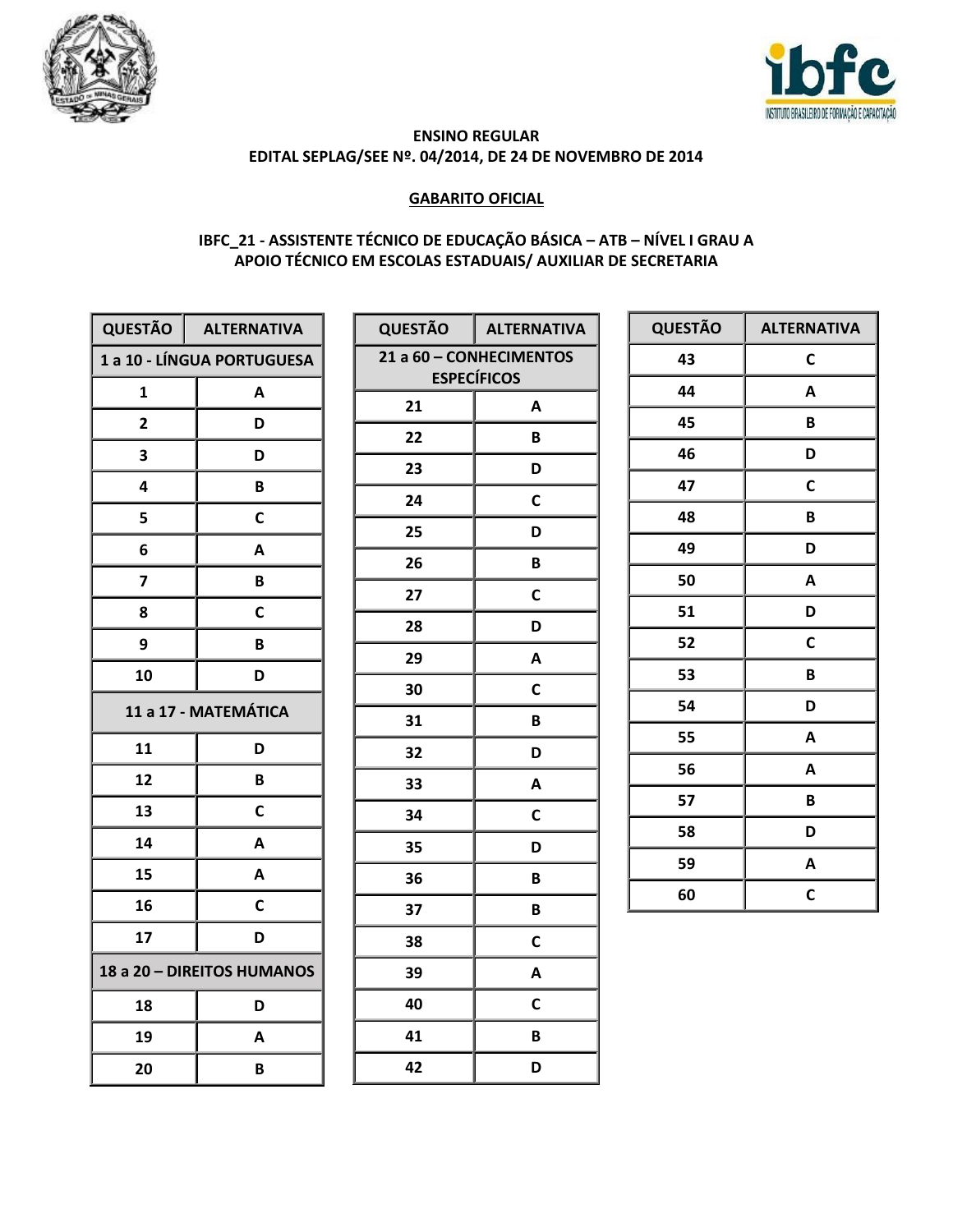



## **GABARITO OFICIAL**

## IBFC\_30 - PROFESSOR DE EDUCAÇÃO BÁSICA - PEB - NÍVEL I GRAU A LÍNGUA ESTRANGEIRA MODERNA - ESPANHOL

| QUESTÃO                    | <b>ALTERNATIVA</b>         |
|----------------------------|----------------------------|
|                            | 1 a 10 - LÍNGUA PORTUGUESA |
| 1                          | B                          |
| $\overline{\mathbf{c}}$    | C                          |
| 3                          | С                          |
| 4                          | D                          |
| 5                          | Α                          |
| 6                          | B                          |
| 7                          | C                          |
| 8                          | A                          |
| 9                          | D                          |
| 10                         | А                          |
| 11 a 17 - MATEMÁTICA       |                            |
| 11                         | D                          |
| 12                         | A                          |
| 13                         | C                          |
| 14                         | В                          |
| 15                         | C                          |
| 16                         | D                          |
| 17                         | A                          |
| 18 a 20 - DIREITOS HUMANOS |                            |
| 18                         | Α                          |
| 19                         | С                          |
| 20                         | B                          |

| <b>QUESTÃO</b>                                | <b>ALTERNATIVA</b> |  |
|-----------------------------------------------|--------------------|--|
| 21 a 60 - CONHECIMENTOS<br><b>ESPECÍFICOS</b> |                    |  |
| 21                                            | B                  |  |
| 22                                            | C                  |  |
| 23                                            | A                  |  |
| 24                                            | D                  |  |
| 25                                            | D                  |  |
| 26                                            | B                  |  |
| 27                                            | D                  |  |
| 28                                            | A                  |  |
| 29                                            | D                  |  |
| 30                                            | B                  |  |
| 31                                            | B                  |  |
| 32                                            | C                  |  |
| 33                                            | D                  |  |
| 34                                            | C                  |  |
| 35                                            | A                  |  |
| 36                                            | C                  |  |
| 37                                            | D                  |  |
| 38                                            | A                  |  |
| 39                                            | D                  |  |
| 40                                            | A                  |  |
| 41                                            | B                  |  |
| 42                                            | C                  |  |

| <b>QUESTÃO</b> | <b>ALTERNATIVA</b> |
|----------------|--------------------|
| 43             | A                  |
| 44             | C                  |
| 45             | A                  |
| 46             | $\mathbf C$        |
| 47             | D                  |
| 48             | D                  |
| 49             | B                  |
| 50             | A                  |
| 51             | D                  |
| 52             | B                  |
| 53             | C                  |
| 54             | A                  |
| 55             | C                  |
| 56             | B                  |
| 57             | C                  |
| 58             | A                  |
| 59             | B                  |
| 60             | C                  |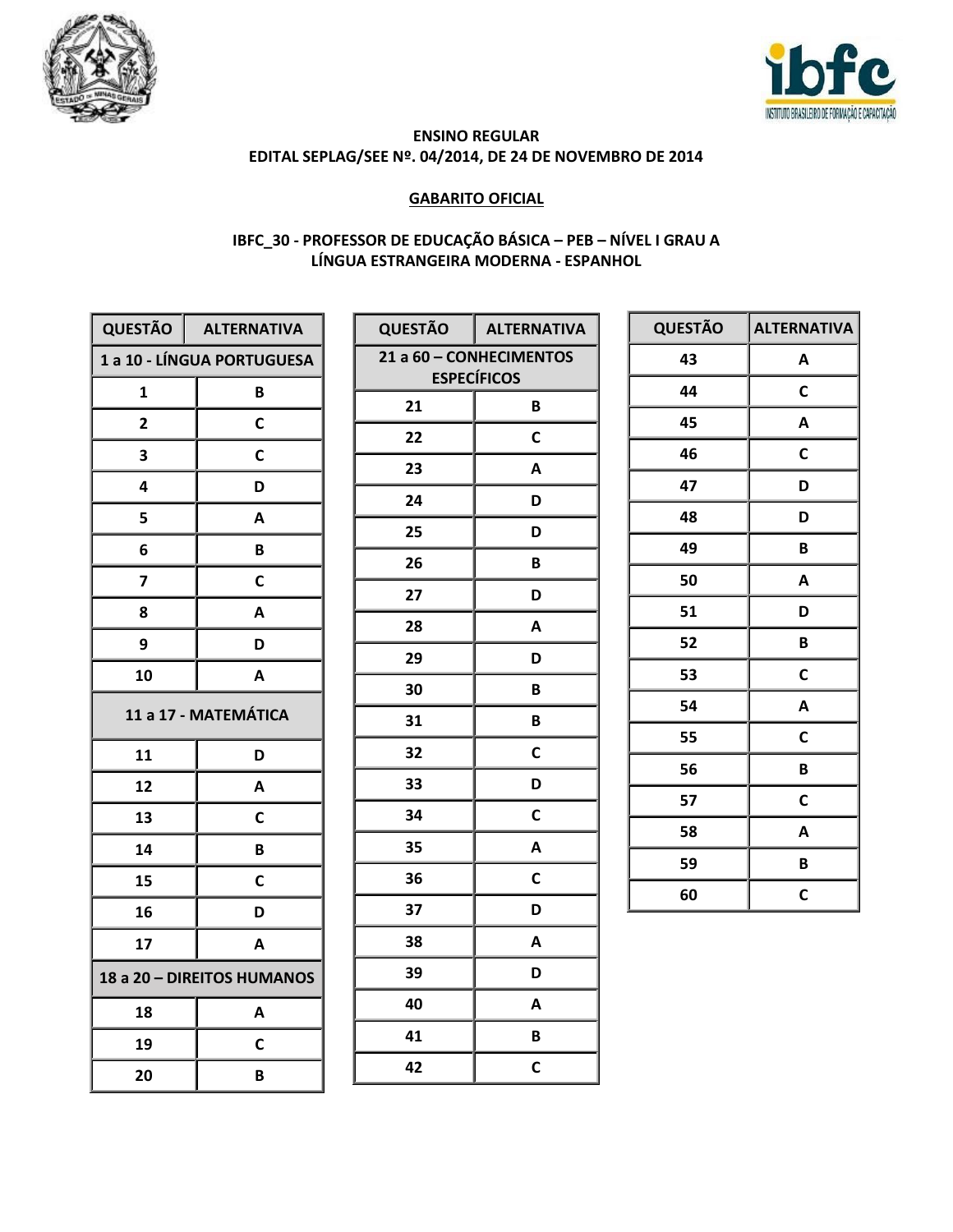



## **GABARITO OFICIAL**

## IBFC\_31 - PROFESSOR DE EDUCAÇÃO BÁSICA - PEB - NÍVEL I GRAU A LÍNGUA ESTRANGEIRA MODERNA - INGLÊS

| QUESTÃO                    | <b>ALTERNATIVA</b> |
|----------------------------|--------------------|
| 1 a 10 - LÍNGUA PORTUGUESA |                    |
| 1                          | B                  |
| $\overline{2}$             | C                  |
| 3                          | С                  |
| 4                          | D                  |
| 5                          | A                  |
| 6                          | В                  |
| 7                          | C                  |
| 8                          | A                  |
| 9                          | D                  |
| 10                         | А                  |
| 11 a 17 - MATEMÁTICA       |                    |
| 11                         | D                  |
| 12                         | A                  |
| 13                         | C                  |
| 14                         | В                  |
| 15                         | C                  |
| 16                         | D                  |
| 17                         | Α                  |
| 18 a 20 - DIREITOS HUMANOS |                    |
| 18                         | Α                  |
| 19                         | С                  |
| 20                         | В                  |

| <b>QUESTÃO</b>                                | <b>ALTERNATIVA</b> |  |
|-----------------------------------------------|--------------------|--|
| 21 a 60 - CONHECIMENTOS<br><b>ESPECÍFICOS</b> |                    |  |
| 21                                            | A                  |  |
| 22                                            | C                  |  |
| 23                                            | D                  |  |
| 24                                            | В                  |  |
| 25                                            | C                  |  |
| 26                                            | A                  |  |
| 27                                            | B                  |  |
| 28                                            | Α                  |  |
| 29                                            | в                  |  |
| 30                                            | A                  |  |
| 31                                            | D                  |  |
| 32                                            | C                  |  |
| 33                                            | B                  |  |
| 34                                            | D                  |  |
| 35                                            | B                  |  |
| 36                                            | C                  |  |
| 37                                            | A                  |  |
| 38                                            | A                  |  |
| 39                                            | $\mathbf C$        |  |
| 40                                            | D                  |  |
| 41                                            | B                  |  |
| 42                                            | A                  |  |

| <b>QUESTÃO</b> | <b>ALTERNATIVA</b> |
|----------------|--------------------|
| 43             | C                  |
| 44             | D                  |
| 45             | C                  |
| 46             | D                  |
| 47             | A                  |
| 48             | A                  |
| 49             | B                  |
| 50             | C                  |
| 51             | D                  |
| 52             | A                  |
| 53             | D                  |
| 54             | C                  |
| 55             | A                  |
| 56             | B                  |
| 57             | D                  |
| 58             | B                  |
| 59             | D                  |
| 60             | C                  |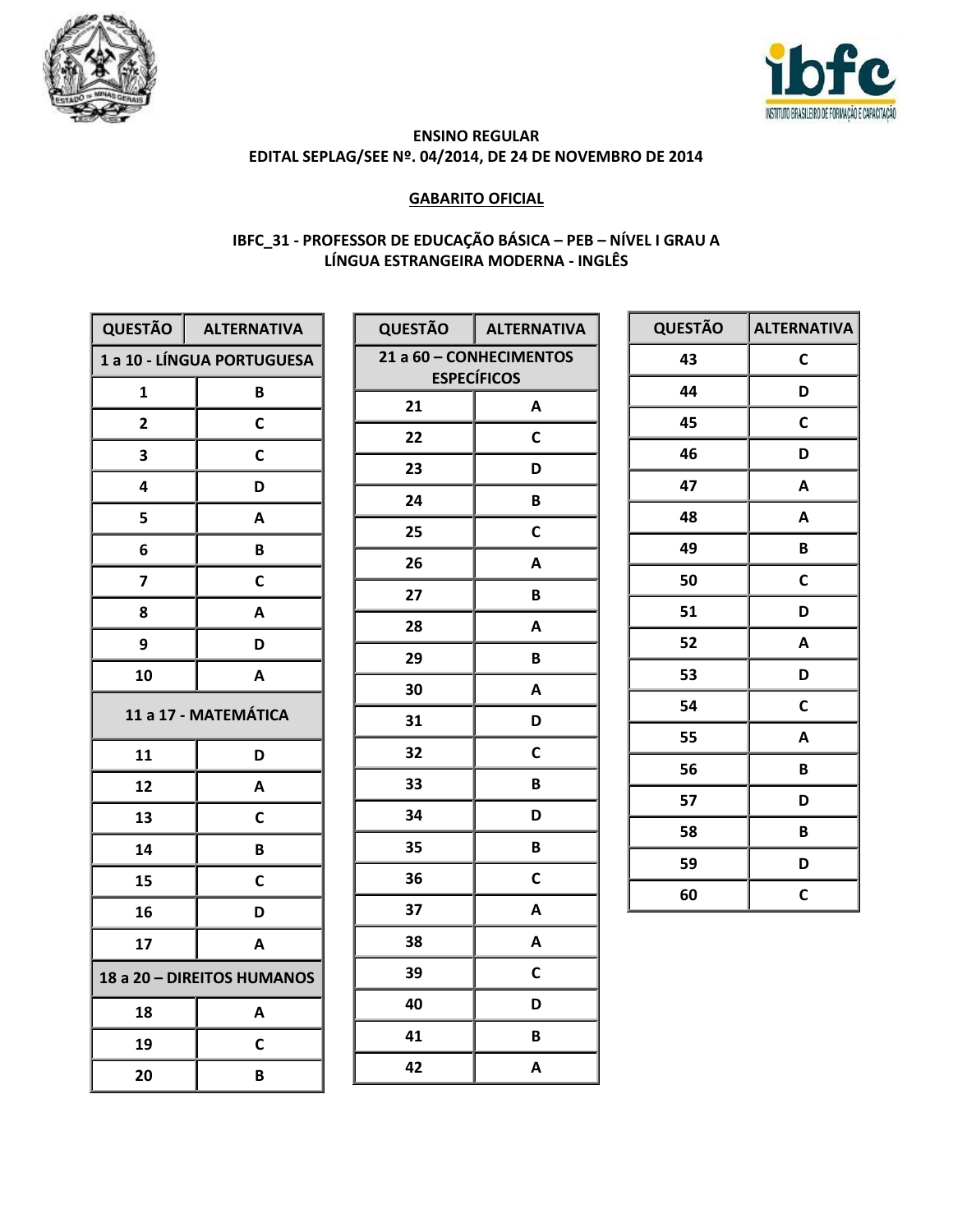



## **GABARITO OFICIAL**

## IBFC\_29 - PROFESSOR DE EDUCAÇÃO BÁSICA - PEB - NÍVEL I GRAU A **HISTÓRIA**

| <b>QUESTÃO</b>             | <b>ALTERNATIVA</b>         |  |
|----------------------------|----------------------------|--|
|                            | 1 a 10 - LÍNGUA PORTUGUESA |  |
| 1                          | B                          |  |
| $\overline{\mathbf{c}}$    | C                          |  |
| 3                          | С                          |  |
| 4                          | D                          |  |
| 5                          | A                          |  |
| 6                          | В                          |  |
| 7                          | С                          |  |
| 8                          | A                          |  |
| 9                          | D                          |  |
| 10                         | A                          |  |
| 11 a 17 - MATEMÁTICA       |                            |  |
| 11                         | D                          |  |
| 12                         | A                          |  |
| 13                         | C                          |  |
| 14                         | В                          |  |
| 15                         | C                          |  |
| 16                         | D                          |  |
| 17                         | A                          |  |
| 18 a 20 - DIREITOS HUMANOS |                            |  |
| 18                         | A                          |  |
| 19                         | С                          |  |
| 20                         | B                          |  |

| <b>QUESTÃO</b> | <b>ALTERNATIVA</b>      |
|----------------|-------------------------|
|                | 21 a 60 - CONHECIMENTOS |
|                | <b>ESPECÍFICOS</b>      |
| 21             | A                       |
| 22             | B                       |
| 23             | D                       |
| 24             | D                       |
| 25             | B                       |
| 26             | D                       |
| 27             | C                       |
| 28             | D                       |
| 29             | A                       |
| 30             | В                       |
| 31             | C                       |
| 32             | D                       |
| 33             | C                       |
| 34             | B                       |
| 35             | B                       |
| 36             | D                       |
| 37             | A                       |
| 38             | B                       |
| 39             | D                       |
| 40             | Α                       |
| 41             | B                       |
| 42             | D                       |

| <b>QUESTÃO</b> | <b>ALTERNATIVA</b> |
|----------------|--------------------|
| 43             | C                  |
| 44             | A                  |
| 45             | A                  |
| 46             | C                  |
| 47             | B                  |
| 48             | D                  |
| 49             | B                  |
| 50             | C                  |
| 51             | A                  |
| 52             | B                  |
| 53             | D                  |
| 54             | C                  |
| 55             | B                  |
| 56             | C                  |
| 57             | D                  |
| 58             | C                  |
| 59             | D                  |
| 60             | C                  |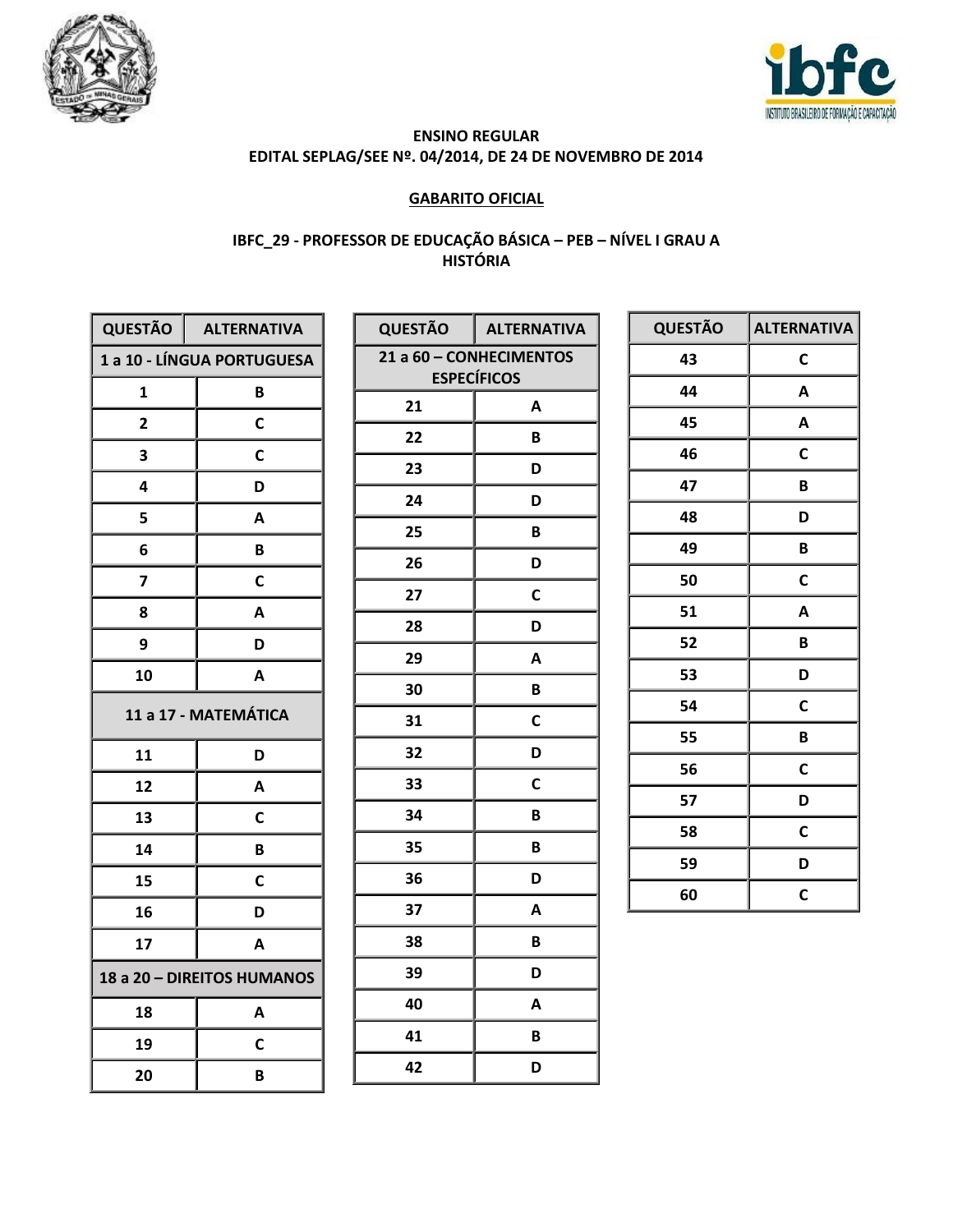



## **GABARITO OFICIAL**

## IBFC\_32 - PROFESSOR DE EDUCAÇÃO BÁSICA - PEB - NÍVEL I GRAU A LÍNGUA PORTUGUESA

| QUESTÃO                    | <b>ALTERNATIVA</b> |  |
|----------------------------|--------------------|--|
| 1 a 10 - LÍNGUA PORTUGUESA |                    |  |
| 1                          | B                  |  |
| $\overline{2}$             | C                  |  |
| 3                          | C                  |  |
| 4                          | D                  |  |
| 5                          | A                  |  |
| 6                          | B                  |  |
| 7                          | C                  |  |
| 8                          | A                  |  |
| 9                          | D                  |  |
| 10                         | A                  |  |
| 11 a 17 - MATEMÁTICA       |                    |  |
| 11                         | D                  |  |
| 12                         | A                  |  |
| 13                         | C                  |  |
| 14                         | В                  |  |
| 15                         | C                  |  |
| 16                         | D                  |  |
| 17                         | Α                  |  |
| 18 a 20 - DIREITOS HUMANOS |                    |  |
| 18                         | A                  |  |
| 19                         | С                  |  |
| 20                         | В                  |  |

| <b>QUESTÃO</b>          | <b>ALTERNATIVA</b> |  |
|-------------------------|--------------------|--|
| 21 a 60 - CONHECIMENTOS |                    |  |
|                         | <b>ESPECÍFICOS</b> |  |
| 21                      | A                  |  |
| 22                      | Α                  |  |
| 23                      | D                  |  |
| 24                      | $\mathbf c$        |  |
| 25                      | B                  |  |
| 26                      | C                  |  |
| 27                      | D                  |  |
| 28                      | A                  |  |
| 29                      | D                  |  |
| 30                      | B                  |  |
| 31                      | C                  |  |
| 32                      | C                  |  |
| 33                      | A                  |  |
| 34                      | B                  |  |
| 35                      | D                  |  |
| 36                      | A                  |  |
| 37                      | C                  |  |
| 38                      | В                  |  |
| 39                      | А                  |  |
| 40                      | C                  |  |
| 41                      | B                  |  |
| 42                      | D                  |  |

| <b>QUESTÃO</b> | <b>ALTERNATIVA</b> |
|----------------|--------------------|
| 43             | A                  |
| 44             | A                  |
| 45             | B                  |
| 46             | C                  |
| 47             | B                  |
| 48             | D                  |
| 49             | C                  |
| 50             | B                  |
| 51             | C                  |
| 52             | B                  |
| 53             | A                  |
| 54             | A                  |
| 55             | C                  |
| 56             | D                  |
| 57             | B                  |
| 58             | D                  |
| 59             | B                  |
| 60             | C                  |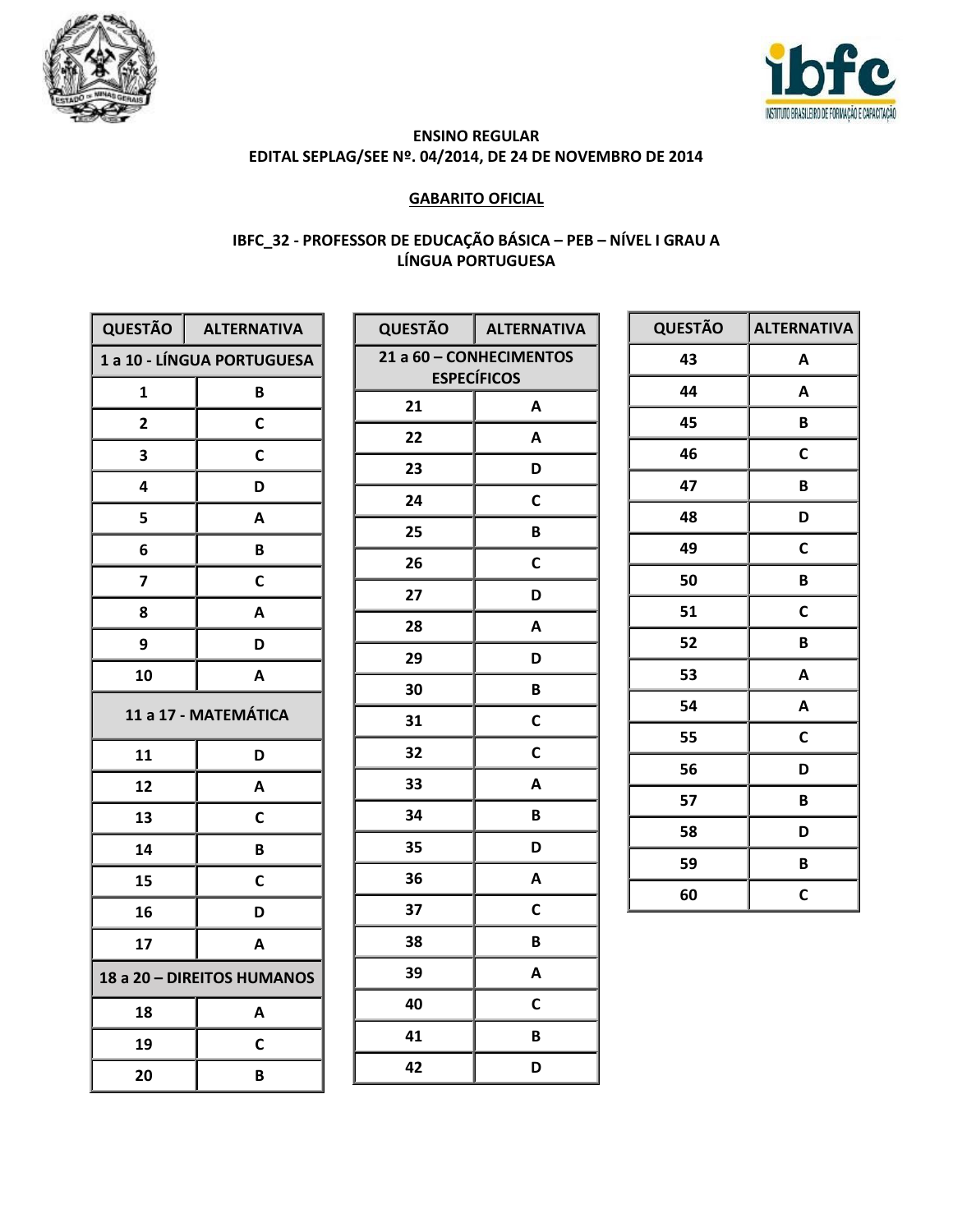



## **GABARITO OFICIAL**

## IBFC\_27 - PROFESSOR DE EDUCAÇÃO BÁSICA - PEB - NÍVEL I GRAU A<br>FÍSICA

| <b>QUESTÃO</b>             | <b>ALTERNATIVA</b> |  |
|----------------------------|--------------------|--|
| 1 a 10 - LÍNGUA PORTUGUESA |                    |  |
| 1                          | B                  |  |
| $\overline{\mathbf{c}}$    | C                  |  |
| 3                          | C                  |  |
| 4                          | D                  |  |
| 5                          | Α                  |  |
| 6                          | B                  |  |
| 7                          | С                  |  |
| 8                          | Α                  |  |
| 9                          | D                  |  |
| 10                         | A                  |  |
| 11 a 17 - MATEMÁTICA       |                    |  |
| 11                         | D                  |  |
| 12                         | A                  |  |
| 13                         | C                  |  |
| 14                         | В                  |  |
| 15                         | C                  |  |
| 16                         | D                  |  |
| 17                         | Α                  |  |
| 18 a 20 - DIREITOS HUMANOS |                    |  |
| 18                         | A                  |  |
| 19                         | C                  |  |
| 20                         | В                  |  |

| <b>QUESTÃO</b> | <b>ALTERNATIVA</b>      |
|----------------|-------------------------|
|                | 21 a 60 - CONHECIMENTOS |
|                | <b>ESPECÍFICOS</b>      |
| 21             | C                       |
| 22             | D                       |
| 23             | A                       |
| 24             | B                       |
| 25             | D                       |
| 26             | B                       |
| 27             | A                       |
| 28             | C                       |
| 29             | $\mathsf{C}$            |
| 30             | A                       |
| 31             | $\mathbf C$             |
| 32             | B                       |
| 33             | A                       |
| 34             | D                       |
| 35             | A                       |
| 36             | A                       |
| 37             | D                       |
| 38             | C                       |
| 39             | B                       |
| 40             | A                       |
| 41             | C                       |
| 42             | D                       |

| <b>QUESTÃO</b> | <b>ALTERNATIVA</b> |
|----------------|--------------------|
| 43             | B                  |
| 44             | C                  |
| 45             | B                  |
| 46             | C                  |
| 47             | A                  |
| 48             | B                  |
| 49             | $\mathbf c$        |
| 50             | B                  |
| 51             | A                  |
| 52             | D                  |
| 53             | A                  |
| 54             | C                  |
| 55             | B                  |
| 56             | C                  |
| 57             | D                  |
| 58             | C                  |
| 59             | C                  |
| 60             | B                  |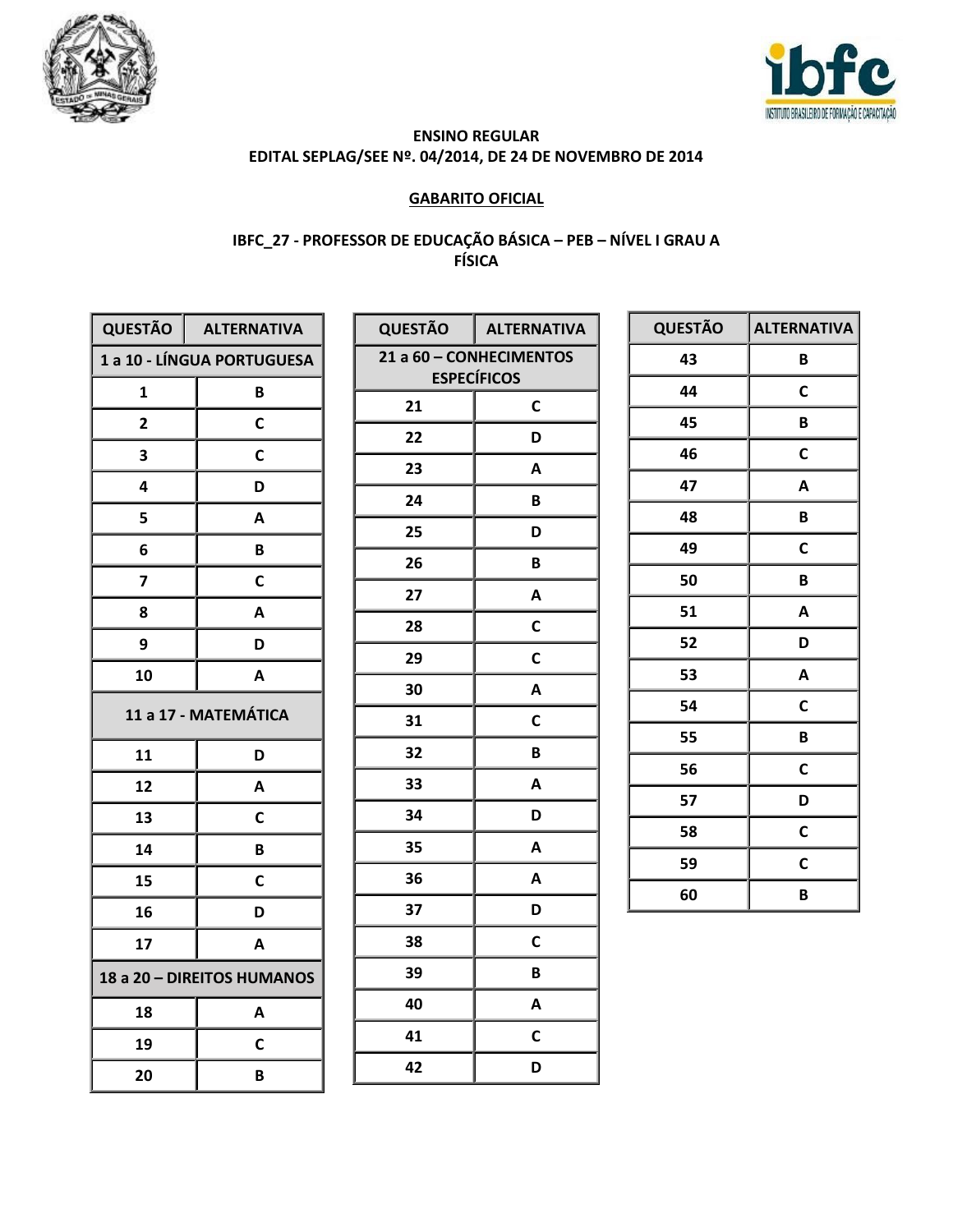



## **GABARITO OFICIAL**

## IBFC\_22 - PROFESSOR DE EDUCAÇÃO BÁSICA - PEB - NÍVEL I GRAU A ANOS INICIAIS DO ENSINO FUNDAMENTAL

| <b>QUESTÃO</b>                    | <b>ALTERNATIVA</b> |  |
|-----------------------------------|--------------------|--|
| <b>1 a 10 - LÍNGUA PORTUGUESA</b> |                    |  |
| 1                                 | C                  |  |
| 2                                 | D                  |  |
| 3                                 | D                  |  |
| 4                                 | B                  |  |
| 5                                 | Α                  |  |
| 6                                 | B                  |  |
| 7                                 | С                  |  |
| 8                                 | С                  |  |
| 9                                 | Α                  |  |
| 10                                | B                  |  |
| 11 a 17 - MATEMÁTICA              |                    |  |
| 11                                | B                  |  |
| 12                                | D                  |  |
| 13                                | A                  |  |
| 14                                | C                  |  |
| 15                                | Α                  |  |
| 16                                | B                  |  |
| 17                                | С                  |  |
| 18 a 20 - DIREITOS HUMANOS        |                    |  |
| 18                                | D                  |  |
| 19                                | A                  |  |
| 20                                | С                  |  |

| <b>QUESTÃO</b>                                | <b>ALTERNATIVA</b> |  |
|-----------------------------------------------|--------------------|--|
|                                               |                    |  |
| 21 a 60 - CONHECIMENTOS<br><b>ESPECÍFICOS</b> |                    |  |
| 21                                            | B                  |  |
| 22                                            | A                  |  |
| 23                                            | C                  |  |
| 24                                            | D                  |  |
| 25                                            | B                  |  |
| 26                                            | C                  |  |
| 27                                            | A                  |  |
| 28                                            | D                  |  |
| 29                                            | B                  |  |
| 30                                            | C                  |  |
| 31                                            | D                  |  |
| 32                                            | А                  |  |
| 33                                            | B                  |  |
| 34                                            | D                  |  |
| 35                                            | B                  |  |
| 36                                            | C                  |  |
| 37                                            | D                  |  |
| 38                                            | A                  |  |
| 39                                            | C                  |  |
| 40                                            | B                  |  |
| 41                                            | D                  |  |
| 42                                            | А                  |  |

| <b>QUESTÃO</b> | <b>ALTERNATIVA</b> |
|----------------|--------------------|
| 43             | B                  |
| 44             | C                  |
| 45             | A                  |
| 46             | D                  |
| 47             | C                  |
| 48             | B                  |
| 49             | C                  |
| 50             | D                  |
| 51             | A                  |
| 52             | B                  |
| 53             | C                  |
| 54             | A                  |
| 55             | A                  |
| 56             | C                  |
| 57             | D                  |
| 58             | B                  |
| 59             | C                  |
| 60             | D                  |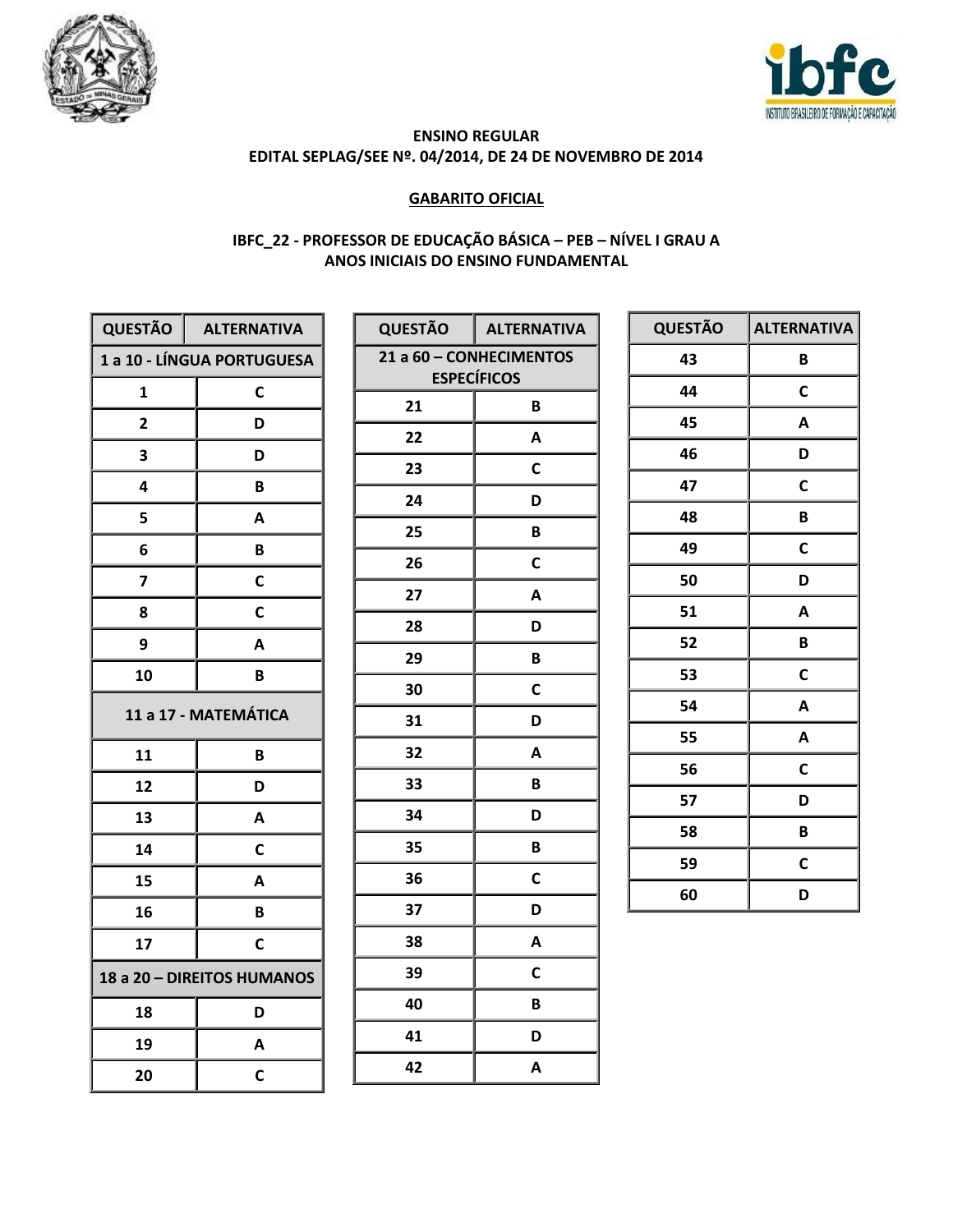



## **GABARITO OFICIAL**

## IBFC\_25 - PROFESSOR DE EDUCAÇÃO BÁSICA - PEB - NÍVEL I GRAU A<br>EDUCAÇÃO FÍSICA

| QUESTÃO                    | <b>ALTERNATIVA</b>         |  |
|----------------------------|----------------------------|--|
|                            | 1 a 10 - LÍNGUA PORTUGUESA |  |
| 1                          | C                          |  |
| $\overline{\mathbf{c}}$    | D                          |  |
| 3                          | D                          |  |
| 4                          | B                          |  |
| 5                          | Α                          |  |
| 6                          | B                          |  |
| 7                          | C                          |  |
| 8                          | C                          |  |
| 9                          | A                          |  |
| 10                         | B                          |  |
| 11 a 17 - MATEMÁTICA       |                            |  |
| 11                         | B                          |  |
| 12                         | D                          |  |
| 13                         | A                          |  |
| 14                         | C                          |  |
| 15                         | A                          |  |
| 16                         | B                          |  |
| 17                         | C                          |  |
| 18 a 20 - DIREITOS HUMANOS |                            |  |
| 18                         | D                          |  |
| 19                         | А                          |  |
| 20                         | C                          |  |

| <b>QUESTÃO</b>          | <b>ALTERNATIVA</b> |  |
|-------------------------|--------------------|--|
| 21 a 60 - CONHECIMENTOS |                    |  |
|                         | <b>ESPECÍFICOS</b> |  |
| 21                      | C                  |  |
| 22                      | В                  |  |
| 23                      | A                  |  |
| 24                      | C                  |  |
| 25                      | A                  |  |
| 26                      | D                  |  |
| 27                      | D                  |  |
| 28                      | В                  |  |
| 29                      | C                  |  |
| 30                      | В                  |  |
| 31                      | C                  |  |
| 32                      | B                  |  |
| 33                      | A                  |  |
| 34                      | A                  |  |
| 35                      | D                  |  |
| 36                      | A                  |  |
| 37                      | D                  |  |
| 38                      | C                  |  |
| 39                      | A                  |  |
| 40                      | D                  |  |
| 41                      | B                  |  |
| 42                      | C                  |  |

| <b>QUESTÃO</b> | <b>ALTERNATIVA</b> |
|----------------|--------------------|
| 43             | D                  |
| 44             | A                  |
| 45             | D                  |
| 46             | B                  |
| 47             | C                  |
| 48             | B                  |
| 49             | D                  |
| 50             | A                  |
| 51             | B                  |
| 52             | C                  |
| 53             | B                  |
| 54             | D                  |
| 55             | C                  |
| 56             | A                  |
| 57             | C                  |
| 58             | B                  |
| 59             | A                  |
| 60             | A                  |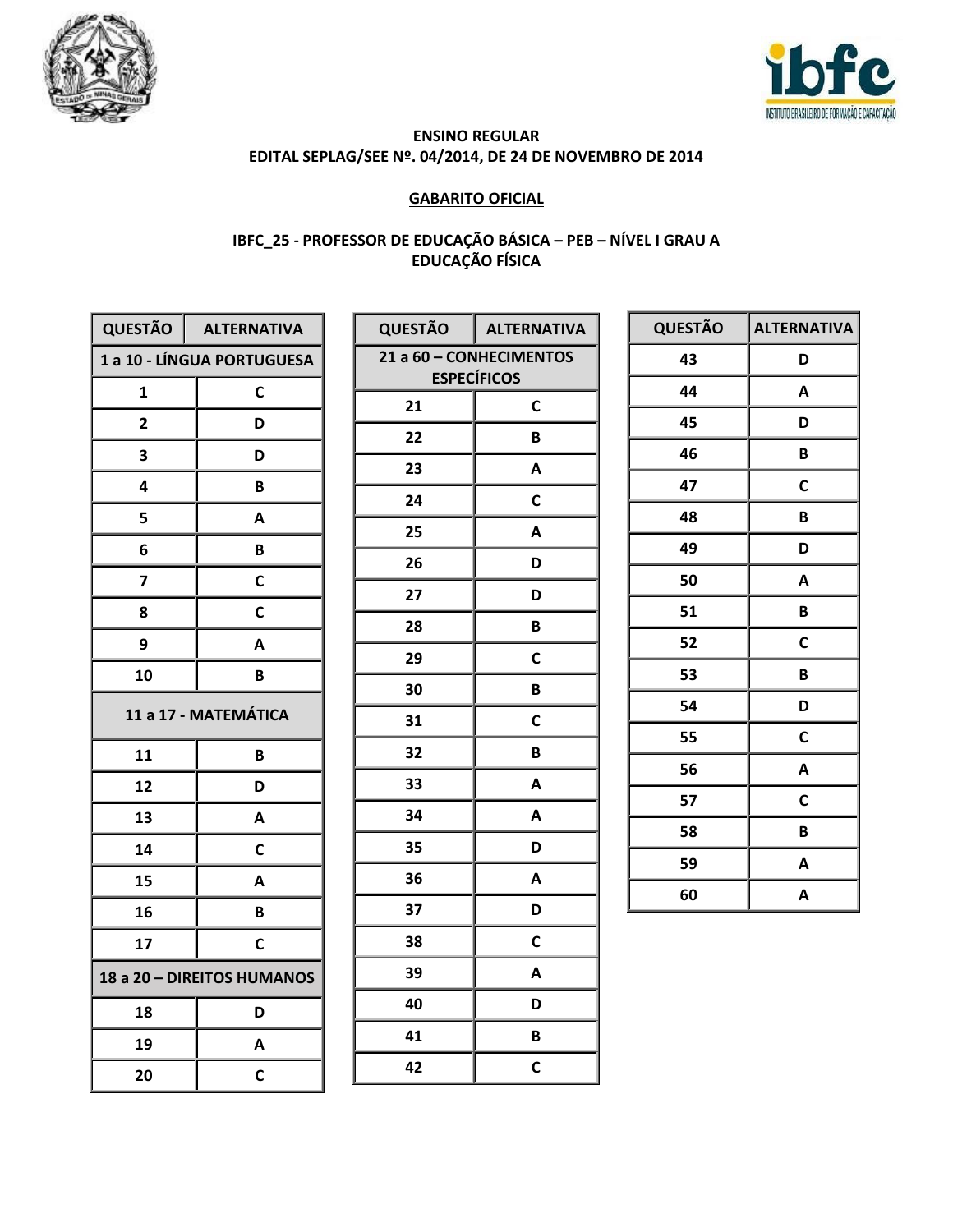



## **GABARITO OFICIAL**

## IBFC\_34 - PROFESSOR DE EDUCAÇÃO BÁSICA - PEB - NÍVEL I GRAU A QUÍMICA

| <b>QUESTÃO</b>             | <b>ALTERNATIVA</b>         |  |
|----------------------------|----------------------------|--|
|                            | 1 a 10 - LÍNGUA PORTUGUESA |  |
| 1                          | B                          |  |
| 2                          | C                          |  |
| 3                          | C                          |  |
| 4                          | D                          |  |
| 5                          | Α                          |  |
| 6                          | B                          |  |
| 7                          | С                          |  |
| 8                          | A                          |  |
| 9                          | D                          |  |
| 10                         | A                          |  |
| 11 a 17 - MATEMÁTICA       |                            |  |
| 11                         | D                          |  |
| 12                         | A                          |  |
| 13                         | С                          |  |
| 14                         | В                          |  |
| 15                         | C                          |  |
| 16                         | D                          |  |
| 17                         | A                          |  |
| 18 a 20 - DIREITOS HUMANOS |                            |  |
| 18                         | А                          |  |
| 19                         | С                          |  |
| 20                         | B                          |  |

| <b>QUESTÃO</b>          | <b>ALTERNATIVA</b> |
|-------------------------|--------------------|
| 21 a 60 - CONHECIMENTOS |                    |
|                         | <b>ESPECÍFICOS</b> |
| 21                      | D                  |
| 22                      | C                  |
| 23                      | B                  |
| 24                      | A                  |
| 25                      | B                  |
| 26                      | A                  |
| 27                      | A                  |
| 28                      | D                  |
| 29                      | C                  |
| 30                      | B                  |
| 31                      | A                  |
| 32                      | C                  |
| 33                      | B                  |
| 34                      | D                  |
| 35                      | C                  |
| 36                      | A                  |
| 37                      | C                  |
| 38                      | D                  |
| 39                      | A                  |
| 40                      | D                  |
| 41                      | B                  |
| 42                      | Α                  |

| <b>QUESTÃO</b> | <b>ALTERNATIVA</b> |
|----------------|--------------------|
| 43             | C                  |
| 44             | D                  |
| 45             | C                  |
| 46             | D                  |
| 47             | A                  |
| 48             | $\mathbf c$        |
| 49             | B                  |
| 50             | B                  |
| 51             | A                  |
| 52             | D                  |
| 53             | C                  |
| 54             | A                  |
| 55             | B                  |
| 56             | C                  |
| 57             | D                  |
| 58             | B                  |
| 59             | C                  |
| 60             | C                  |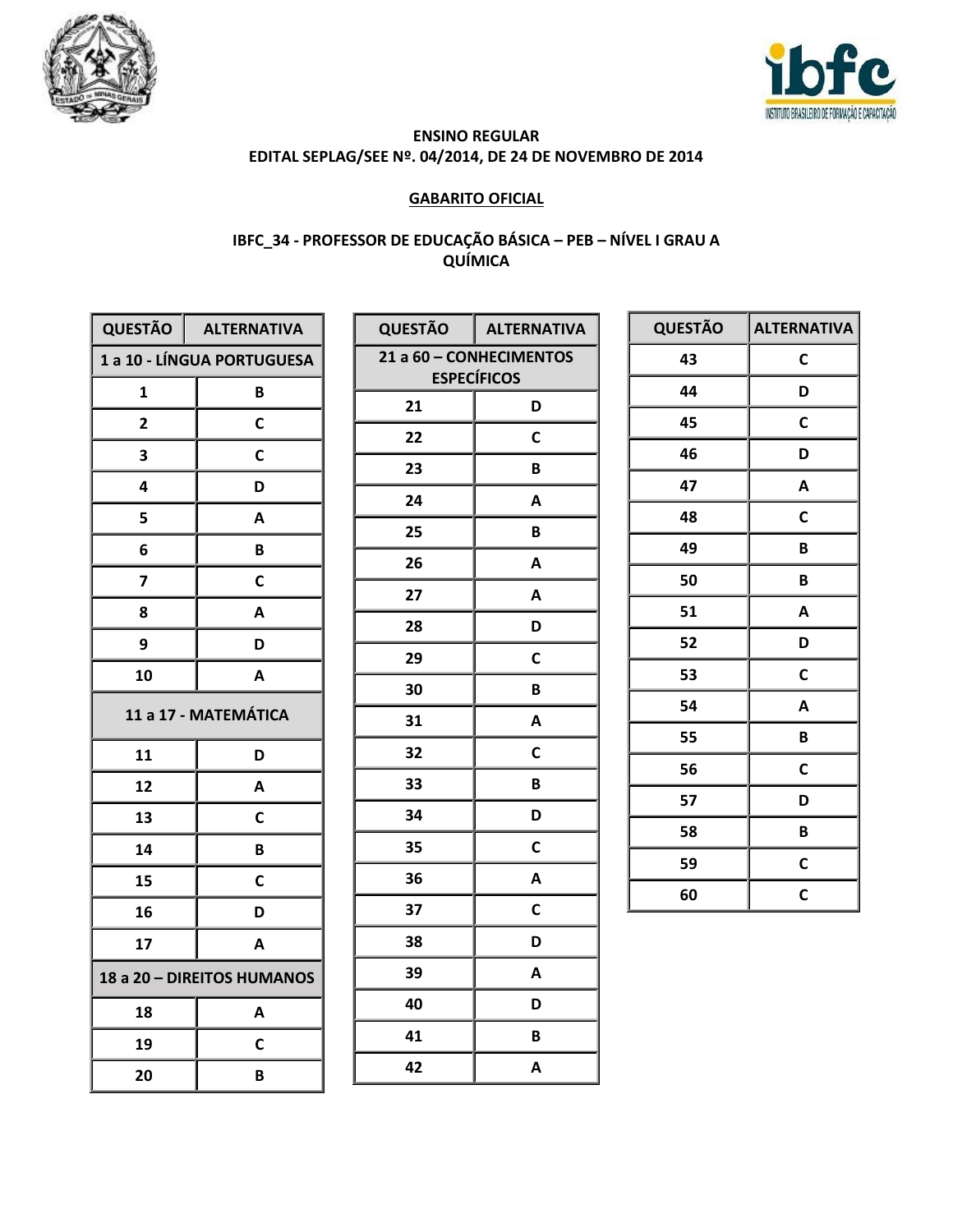



#### **GABARITO OFICIAL**

## IBFC\_36 - ESPECIALISTA EM EDUCAÇÃO BÁSICA - EEB - NÍVEL I GRAU A **ORIENTAÇÃO EDUCACIONAL**

|                            | QUESTÃO   ALTERNATIVA      |  |
|----------------------------|----------------------------|--|
|                            | 1 a 10 - LÍNGUA PORTUGUESA |  |
| 1                          | B                          |  |
| 2                          | С                          |  |
| 3                          | C                          |  |
| 4                          | D                          |  |
| 5                          | A                          |  |
| 6                          | В                          |  |
| 7                          | C                          |  |
| 8                          | A                          |  |
| 9                          | D                          |  |
| 10                         | A                          |  |
| 11 a 17 - MATEMÁTICA       |                            |  |
| 11                         | D                          |  |
| 12                         | A                          |  |
| 13                         | C                          |  |
| 14                         | B                          |  |
| 15                         | C                          |  |
| 16                         | D                          |  |
| 17                         | А                          |  |
| 18 a 20 - DIREITOS HUMANOS |                            |  |
| 18                         | Α                          |  |
| 19                         | С                          |  |
| 20                         | В                          |  |

| <b>QUESTÃO</b> | <b>ALTERNATIVA</b>                            |
|----------------|-----------------------------------------------|
|                | 21 a 60 - CONHECIMENTOS<br><b>ESPECÍFICOS</b> |
| 21             | B                                             |
|                |                                               |
| 22             | D                                             |
| 23             | A                                             |
| 24             | C                                             |
| 25             | A                                             |
| 26             | C                                             |
| 27             | B                                             |
| 28             | C                                             |
| 29             | D                                             |
| 30             | D                                             |
| 31             | B                                             |
| 32             | A                                             |
| 33             | C                                             |
| 34             | B                                             |
| 35             | A                                             |
| 36             | D                                             |
| 37             | A                                             |
| 38             | C                                             |
| 39             | D                                             |
| 40             | A                                             |
| 41             | B                                             |
| 42             | C                                             |

| <b>QUESTÃO</b> | <b>ALTERNATIVA</b> |
|----------------|--------------------|
| 43             | B                  |
| 44             | D                  |
| 45             | C                  |
| 46             | D                  |
| 47             | B                  |
| 48             | D                  |
| 49             | A                  |
| 50             | C                  |
| 51             | A                  |
| 52             | B                  |
| 53             | $\mathbf C$        |
| 54             | D                  |
| 55             | B                  |
| 56             | C                  |
| 57             | A                  |
| 58             | D                  |
| 59             | D                  |
| 60             | B                  |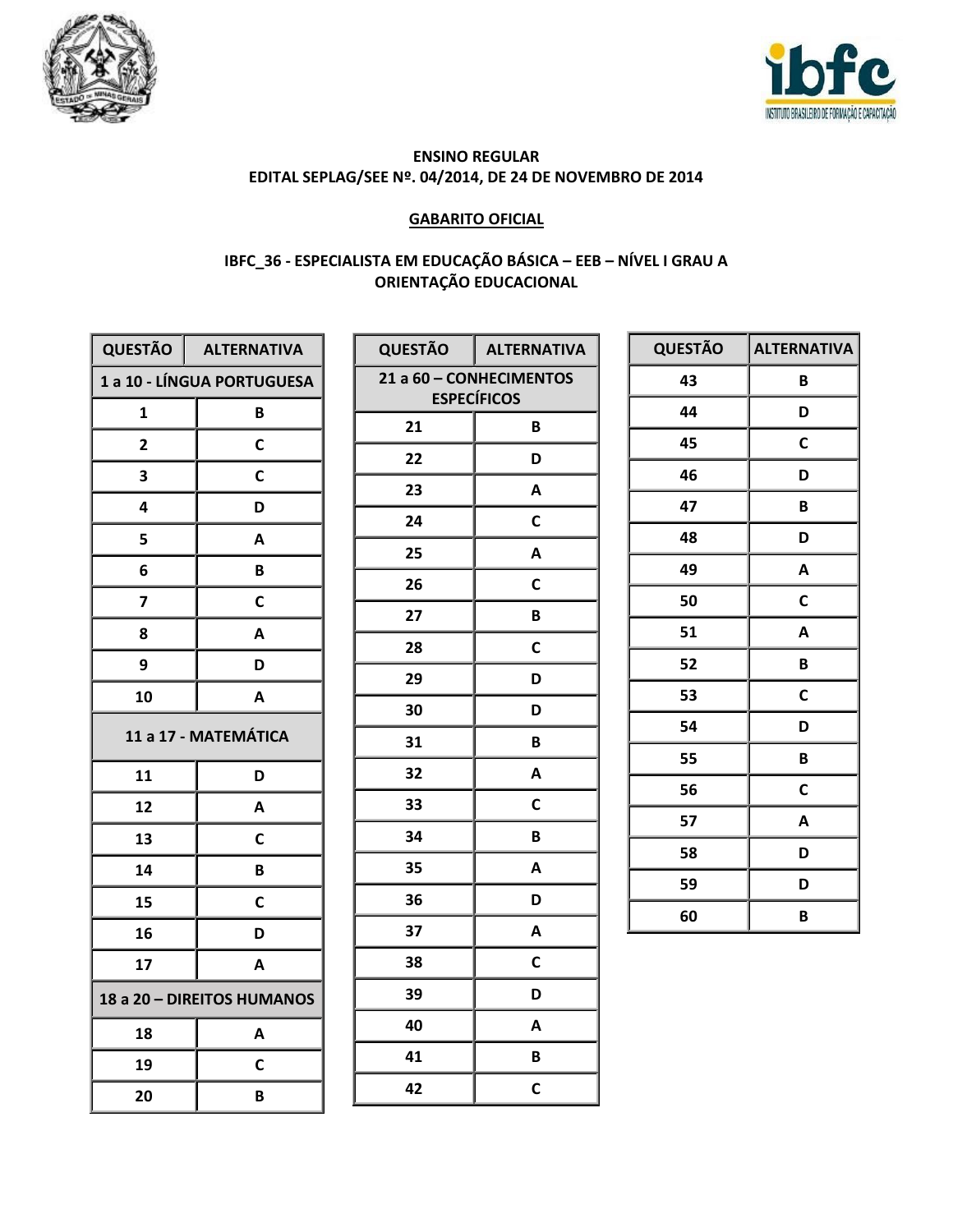



#### **GABARITO OFICIAL**

## IBFC\_37 - ESPECIALISTA EM EDUCAÇÃO BÁSICA - EEB - NÍVEL I GRAU A SUPERVISÃO PEDAGÓGICA

|                            | QUESTÃO   ALTERNATIVA      |  |
|----------------------------|----------------------------|--|
|                            | 1 a 10 - LÍNGUA PORTUGUESA |  |
| 1                          | C                          |  |
| $\overline{2}$             | D                          |  |
| 3                          | D                          |  |
| 4                          | B                          |  |
| 5                          | Α                          |  |
| 6                          | B                          |  |
| 7                          | C                          |  |
| 8                          | C                          |  |
| 9                          | А                          |  |
| 10                         | B                          |  |
| 11 a 17 - MATEMÁTICA       |                            |  |
| 11                         | B                          |  |
| 12                         | D                          |  |
| 13                         | А                          |  |
| 14                         | С                          |  |
| 15                         | А                          |  |
| 16                         | B                          |  |
| 17                         | С                          |  |
| 18 a 20 - DIREITOS HUMANOS |                            |  |
| 18                         | D                          |  |
| 19                         | A                          |  |
| 20                         | C                          |  |

| <b>QUESTÃO</b>                                | <b>ALTERNATIVA</b> |  |
|-----------------------------------------------|--------------------|--|
| 21 a 60 - CONHECIMENTOS<br><b>ESPECÍFICOS</b> |                    |  |
| 21                                            | C                  |  |
| 22                                            | C                  |  |
| 23                                            | B                  |  |
| 24                                            | A                  |  |
| 25                                            | A                  |  |
| 26                                            | B                  |  |
| 27                                            | C                  |  |
| 28                                            | A                  |  |
| 29                                            | D                  |  |
| 30                                            | A                  |  |
| 31                                            | B                  |  |
| 32                                            | C                  |  |
| 33                                            | B                  |  |
| 34                                            | D                  |  |
| 35                                            | Α                  |  |
| 36                                            | B                  |  |
| 37                                            | D                  |  |
| 38                                            | B                  |  |
| 39                                            | Α                  |  |
| 40                                            | C                  |  |
| 41                                            | A                  |  |
| 42                                            | B                  |  |

| <b>QUESTÃO</b> | <b>ALTERNATIVA</b> |
|----------------|--------------------|
| 43             | C                  |
| 44             | C                  |
| 45             | D                  |
| 46             | A                  |
| 47             | D                  |
| 48             | C                  |
| 49             | D                  |
| 50             | B                  |
| 51             | A                  |
| 52             | D                  |
| 53             | A                  |
| 54             | B                  |
| 55             | D                  |
| 56             | D                  |
| 57             | C                  |
| 58             | B                  |
| 59             | D                  |
| 60             | A                  |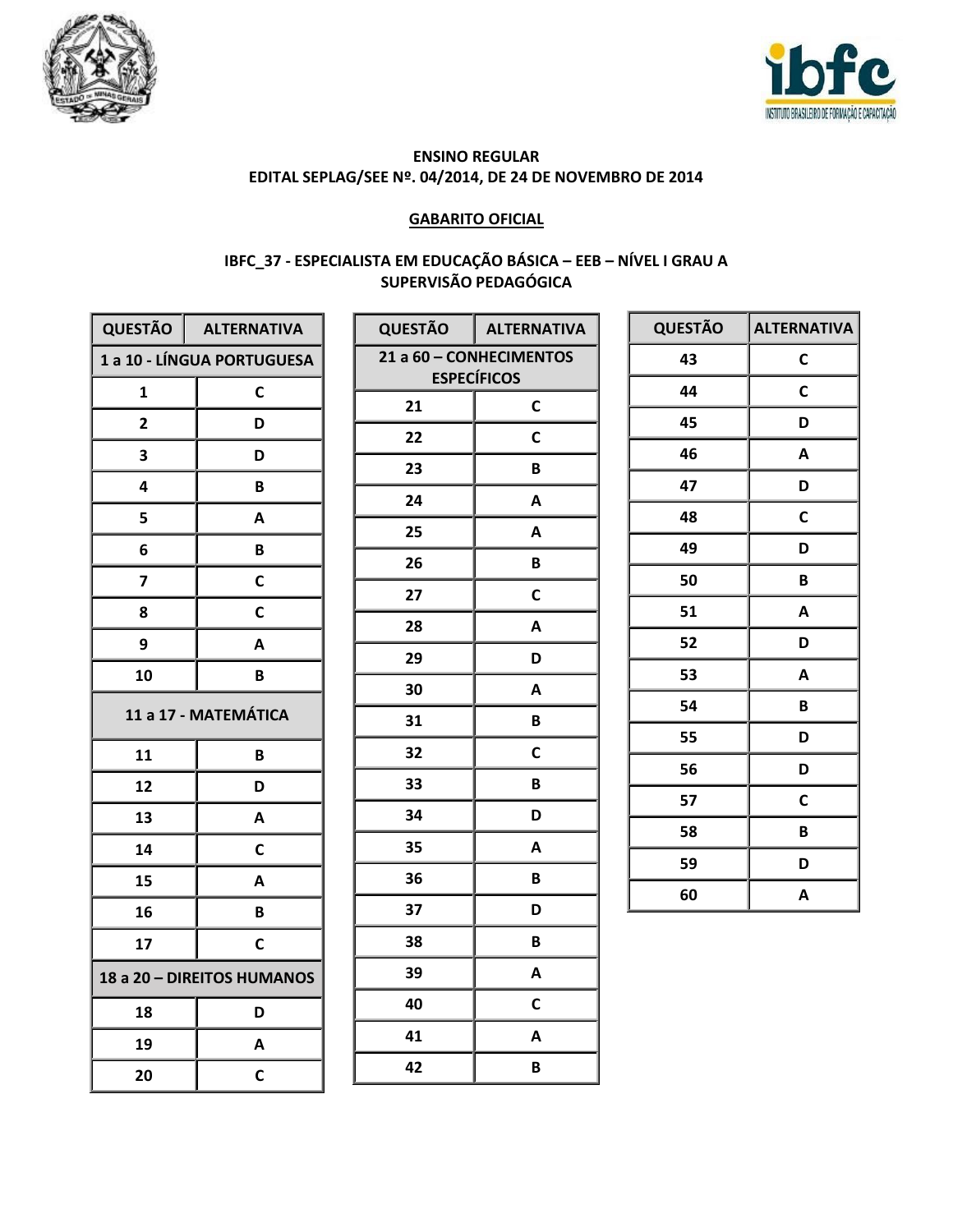



## **GABARITO OFICIAL**

# IBFC\_24 - PROFESSOR DE EDUCAÇÃO BÁSICA - PEB - NÍVEL I GRAU A<br>BIOLOGIA / CIÊNCIAS

| <b>QUESTÃO</b>             | <b>ALTERNATIVA</b> |  |
|----------------------------|--------------------|--|
| 1 a 10 - LÍNGUA PORTUGUESA |                    |  |
| 1                          | B                  |  |
| 2                          | C                  |  |
| 3                          | C                  |  |
| 4                          | D                  |  |
| 5                          | Α                  |  |
| 6                          | B                  |  |
| 7                          | С                  |  |
| 8                          | Α                  |  |
| 9                          | D                  |  |
| 10                         | A                  |  |
| 11 a 17 - MATEMÁTICA       |                    |  |
| 11                         | D                  |  |
| 12                         | A                  |  |
| 13                         | C                  |  |
| 14                         | B                  |  |
| 15                         | С                  |  |
| 16                         | D                  |  |
| 17                         | Α                  |  |
| 18 a 20 - DIREITOS HUMANOS |                    |  |
| 18                         | Α                  |  |
| 19                         | C                  |  |
| 20                         | B                  |  |

| <b>QUESTÃO</b>                                | <b>ALTERNATIVA</b> |
|-----------------------------------------------|--------------------|
| 21 a 60 - CONHECIMENTOS<br><b>ESPECÍFICOS</b> |                    |
|                                               |                    |
| 21                                            | D                  |
| 22                                            | C                  |
| 23                                            | B                  |
| 24                                            | D                  |
| 25                                            | C                  |
| 26                                            | B                  |
| 27                                            | A                  |
| 28                                            | C                  |
| 29                                            | C                  |
| 30                                            | A                  |
| 31                                            | C                  |
| 32                                            | D                  |
| 33                                            | A                  |
| 34                                            | D                  |
| 35                                            | C                  |
| 36                                            | B                  |
| 37                                            | A                  |
| 38                                            | B                  |
| 39                                            | C                  |
| 40                                            | B                  |
| 41                                            | C                  |
| 42                                            | A                  |

| <b>QUESTÃO</b> | <b>ALTERNATIVA</b> |
|----------------|--------------------|
| 43             | C                  |
| 44             | D                  |
| 45             | D                  |
| 46             | C                  |
| 47             | B                  |
| 48             | C                  |
| 49             | B                  |
| 50             | A                  |
| 51             | B                  |
| 52             | B                  |
| 53             | C                  |
| 54             | A                  |
| 55             | B                  |
| 56             | A                  |
| 57             | C                  |
| 58             | B                  |
| 59             | B                  |
| 60             | D                  |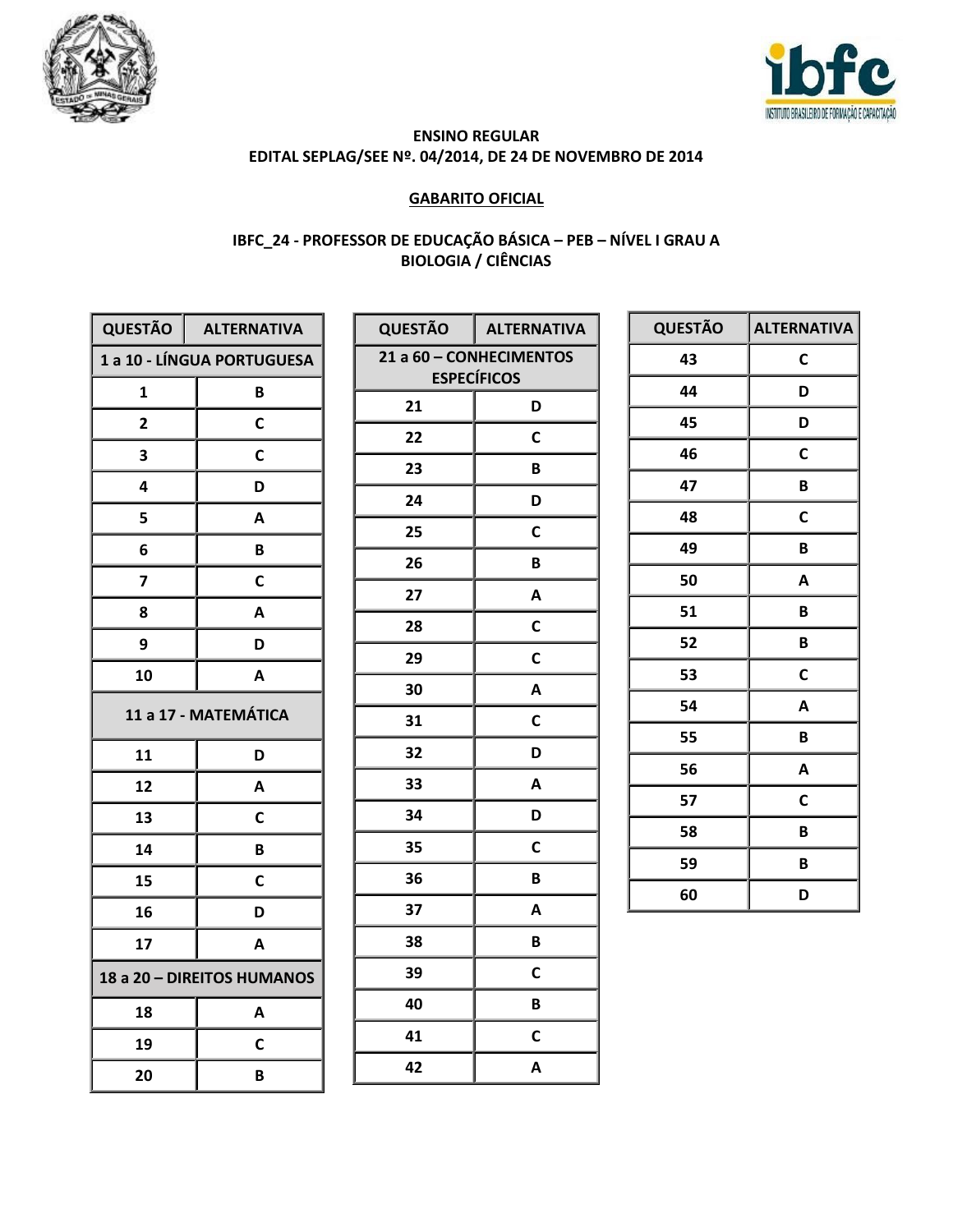



## **GABARITO OFICIAL**

## IBFC\_26 - PROFESSOR DE EDUCAÇÃO BÁSICA - PEB - NÍVEL I GRAU A **FILOSOFIA**

| QUESTÃO                    | <b>ALTERNATIVA</b>         |  |
|----------------------------|----------------------------|--|
|                            | 1 a 10 - LÍNGUA PORTUGUESA |  |
| 1                          | B                          |  |
| $\overline{\mathbf{c}}$    | C                          |  |
| 3                          | С                          |  |
| 4                          | D                          |  |
| 5                          | Α                          |  |
| 6                          | B                          |  |
| 7                          | C                          |  |
| 8                          | A                          |  |
| 9                          | D                          |  |
| 10                         | А                          |  |
| 11 a 17 - MATEMÁTICA       |                            |  |
| 11                         | D                          |  |
| 12                         | A                          |  |
| 13                         | C                          |  |
| 14                         | В                          |  |
| 15                         | C                          |  |
| 16                         | D                          |  |
| 17                         | A                          |  |
| 18 a 20 - DIREITOS HUMANOS |                            |  |
| 18                         | Α                          |  |
| 19                         | С                          |  |
| 20                         | B                          |  |

| <b>QUESTÃO</b>          | <b>ALTERNATIVA</b> |  |
|-------------------------|--------------------|--|
| 21 a 60 - CONHECIMENTOS |                    |  |
|                         | <b>ESPECÍFICOS</b> |  |
| 21                      | A                  |  |
| 22                      | D                  |  |
| 23                      | В                  |  |
| 24                      | B                  |  |
| 25                      | $\mathbf c$        |  |
| 26                      | Α                  |  |
| 27                      | D                  |  |
| 28                      | В                  |  |
| 29                      | A                  |  |
| 30                      | D                  |  |
| 31                      | D                  |  |
| 32                      | A                  |  |
| 33                      | C                  |  |
| 34                      | A                  |  |
| 35                      | $\mathbf C$        |  |
| 36                      | D                  |  |
| 37                      | B                  |  |
| 38                      | B                  |  |
| 39                      | A                  |  |
| 40                      | C                  |  |
| 41                      | A                  |  |
| 42                      | D                  |  |

| <b>QUESTÃO</b> | <b>ALTERNATIVA</b> |
|----------------|--------------------|
| 43             | A                  |
| 44             | D                  |
| 45             | C                  |
| 46             | B                  |
| 47             | D                  |
| 48             | C                  |
| 49             | A                  |
| 50             | D                  |
| 51             | $\mathbf c$        |
| 52             | A                  |
| 53             | D                  |
| 54             | B                  |
| 55             | A                  |
| 56             | D                  |
| 57             | A                  |
| 58             | C                  |
| 59             | B                  |
| 60             | C                  |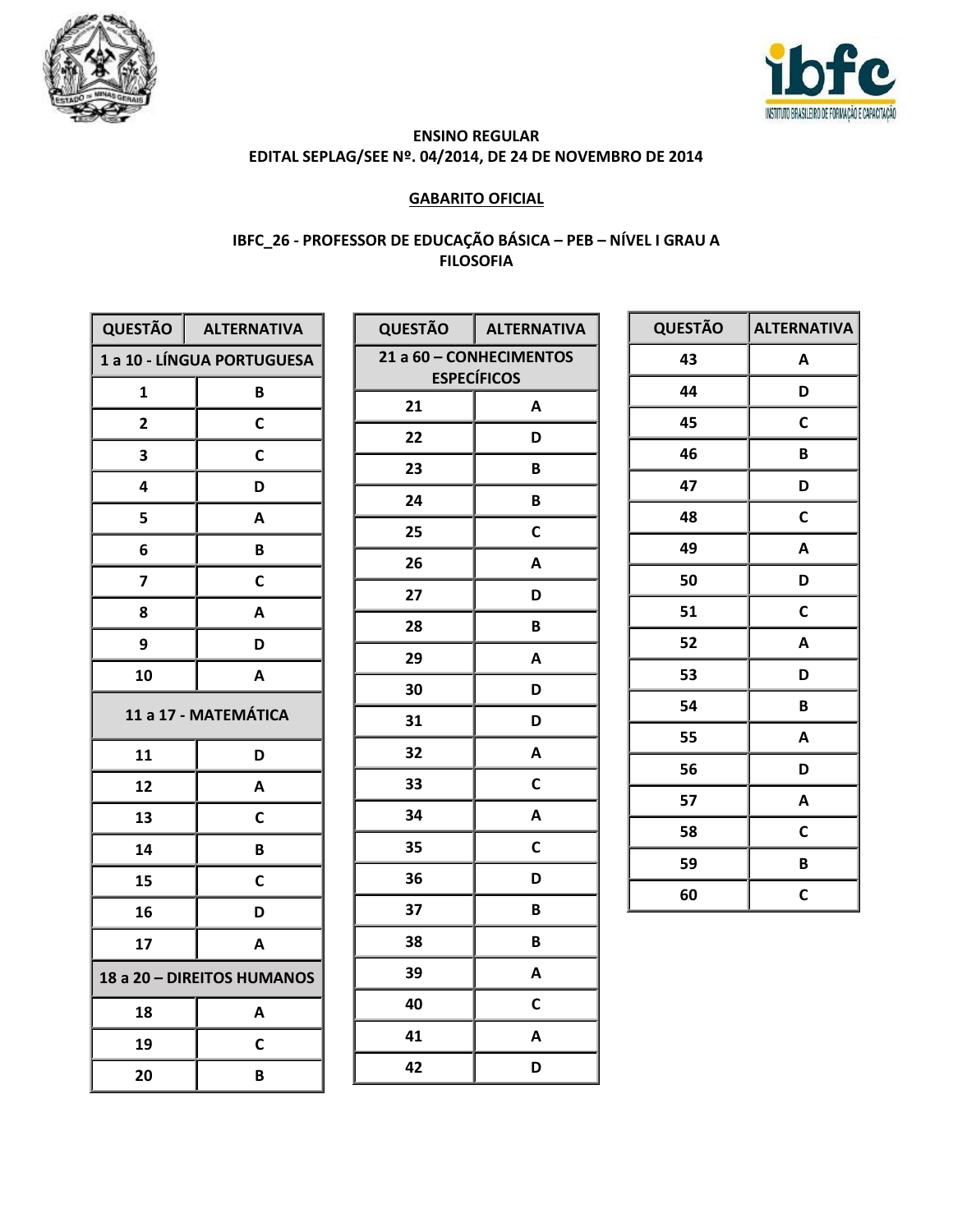



## **GABARITO OFICIAL**

## IBFC\_23 - PROFESSOR DE EDUCAÇÃO BÁSICA - PEB - NÍVEL I GRAU A **ARTE / ARTES**

|                            | QUESTÃO   ALTERNATIVA             |  |
|----------------------------|-----------------------------------|--|
|                            | <b>1 a 10 - LÍNGUA PORTUGUESA</b> |  |
| 1                          | B                                 |  |
| $\overline{2}$             | C                                 |  |
| 3                          | C                                 |  |
| 4                          | D                                 |  |
| 5                          | А                                 |  |
| 6                          | B                                 |  |
| 7                          | С                                 |  |
| 8                          | А                                 |  |
| 9                          | D                                 |  |
| 10                         | А                                 |  |
| 11 a 17 - MATEMÁTICA       |                                   |  |
| 11                         | D                                 |  |
| 12                         | A                                 |  |
| 13                         | С                                 |  |
| 14                         | В                                 |  |
| 15                         | C                                 |  |
| 16                         | D                                 |  |
| 17                         | Α                                 |  |
| 18 a 20 - DIREITOS HUMANOS |                                   |  |
| 18                         | A                                 |  |
| 19                         | C                                 |  |
| 20                         | В                                 |  |

| <b>QUESTÃO</b>          | <b>ALTERNATIVA</b> |  |
|-------------------------|--------------------|--|
| 21 a 60 - CONHECIMENTOS |                    |  |
|                         | <b>ESPECÍFICOS</b> |  |
| 21                      | B                  |  |
| 22                      | D                  |  |
| 23                      | C                  |  |
| 24                      | С                  |  |
| 25                      | A                  |  |
| 26                      | D                  |  |
| 27                      | B                  |  |
| 28                      | A                  |  |
| 29                      | A                  |  |
| 30                      | B                  |  |
| 31                      | A                  |  |
| 32                      | D                  |  |
| 33                      | A                  |  |
| 34                      | C                  |  |
| 35                      | D                  |  |
| 36                      | B                  |  |
| 37                      | C                  |  |
| 38                      | B                  |  |
| 39                      | A                  |  |
| 40                      | C                  |  |
| 41                      | D                  |  |
| 42                      | С                  |  |

| <b>QUESTÃO</b> | <b>ALTERNATIVA</b> |
|----------------|--------------------|
| 43             | A                  |
| 44             | B                  |
| 45             | D                  |
| 46             | A                  |
| 47             | C                  |
| 48             | B                  |
| 49             | A                  |
| 50             | C                  |
| 51             | D                  |
| 52             | A                  |
| 53             | D                  |
| 54             | D                  |
| 55             | C                  |
| 56             | B                  |
| 57             | D                  |
| 58             | A                  |
| 59             | B                  |
| 60             | C                  |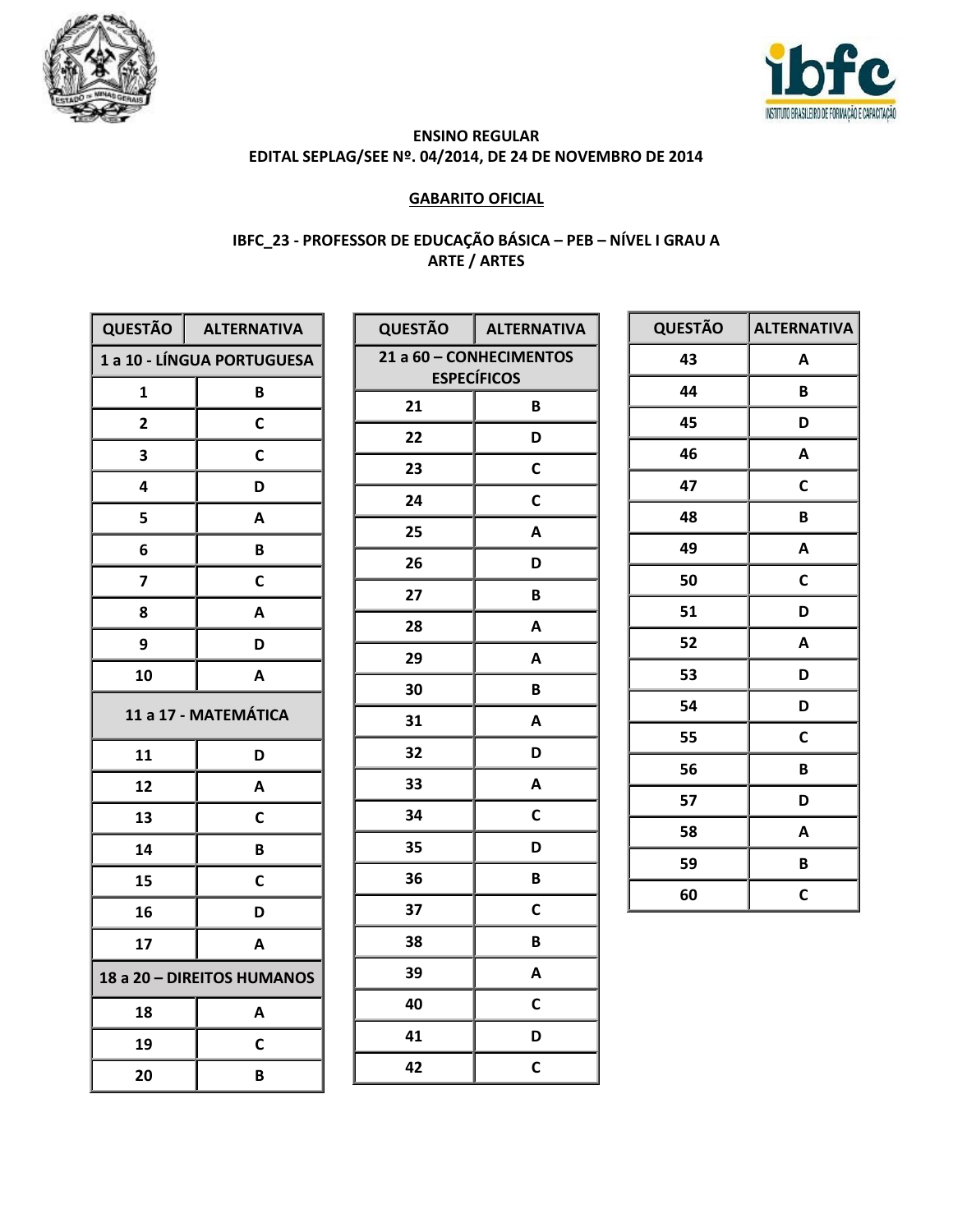



## **GABARITO OFICIAL**

## IBFC\_33 - PROFESSOR DE EDUCAÇÃO BÁSICA - PEB - NÍVEL I GRAU A **MATEMÁTICA**

|                                   | QUESTÃO   ALTERNATIVA |  |
|-----------------------------------|-----------------------|--|
| <b>1 a 10 - LÍNGUA PORTUGUESA</b> |                       |  |
| 1                                 | $\mathbf C$           |  |
| $\overline{2}$                    | D                     |  |
| 3                                 | D                     |  |
| 4                                 | B                     |  |
| 5                                 | A                     |  |
| 6                                 | B                     |  |
| 7                                 | C                     |  |
| 8                                 | C                     |  |
| 9                                 | A                     |  |
| 10                                | B                     |  |
| 11 a 17 - MATEMÁTICA              |                       |  |
| 11                                | B                     |  |
| 12                                | D                     |  |
| 13                                | A                     |  |
| 14                                | C                     |  |
| 15                                | Α                     |  |
| 16                                | В                     |  |
| 17                                | C                     |  |
| 18 a 20 - DIREITOS HUMANOS        |                       |  |
| 18                                | D                     |  |
| 19                                | A                     |  |
| 20                                | C                     |  |

| <b>QUESTÃO</b>                                | <b>ALTERNATIVA</b> |  |
|-----------------------------------------------|--------------------|--|
| 21 a 60 - CONHECIMENTOS<br><b>ESPECÍFICOS</b> |                    |  |
|                                               |                    |  |
| 21                                            | C                  |  |
| 22                                            | D                  |  |
| 23                                            | A                  |  |
| 24                                            | В                  |  |
| 25                                            | D                  |  |
| 26                                            | $\mathbf c$        |  |
| 27                                            | B                  |  |
| 28                                            | C                  |  |
| 29                                            | D                  |  |
| 30                                            | B                  |  |
| 31                                            | $\mathbf C$        |  |
| 32                                            | A                  |  |
| 33                                            | D                  |  |
| 34                                            | C                  |  |
| 35                                            | A                  |  |
| 36                                            | B                  |  |
| 37                                            | B                  |  |
| 38                                            | A                  |  |
| 39                                            | C                  |  |
| 40                                            | B                  |  |
| 41                                            | D                  |  |
| 42                                            | C                  |  |

| <b>QUESTÃO</b> | <b>ALTERNATIVA</b> |
|----------------|--------------------|
| 43             | A                  |
| 44             | B                  |
| 45             | C                  |
| 46             | A                  |
| 47             | D                  |
| 48             | $\mathbf c$        |
| 49             | C                  |
| 50             | A                  |
| 51             | D                  |
| 52             | B                  |
| 53             | D                  |
| 54             | B                  |
| 55             | C                  |
| 56             | A                  |
| 57             | B                  |
| 58             | D                  |
| 59             | C                  |
| 60             | A                  |